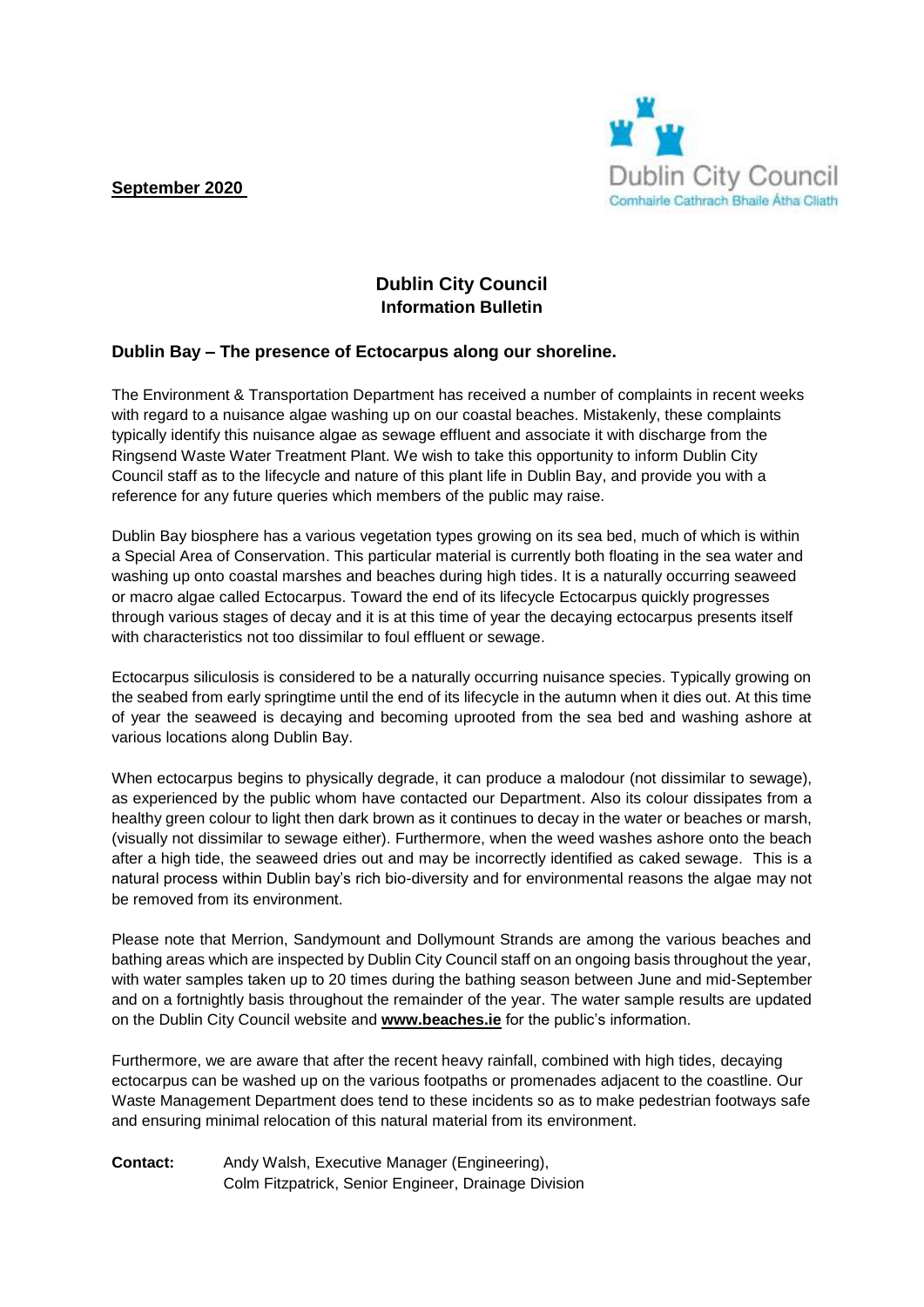**Photographs of Ectocarpus for reference purposes.**



Shelly Banks – Brown ectocarpus washing ashore in the seawater, (Sept. 2019)



Causeway Road, Bull Island – Green ectocarpus floating on high tide waters, (Sept. 2019)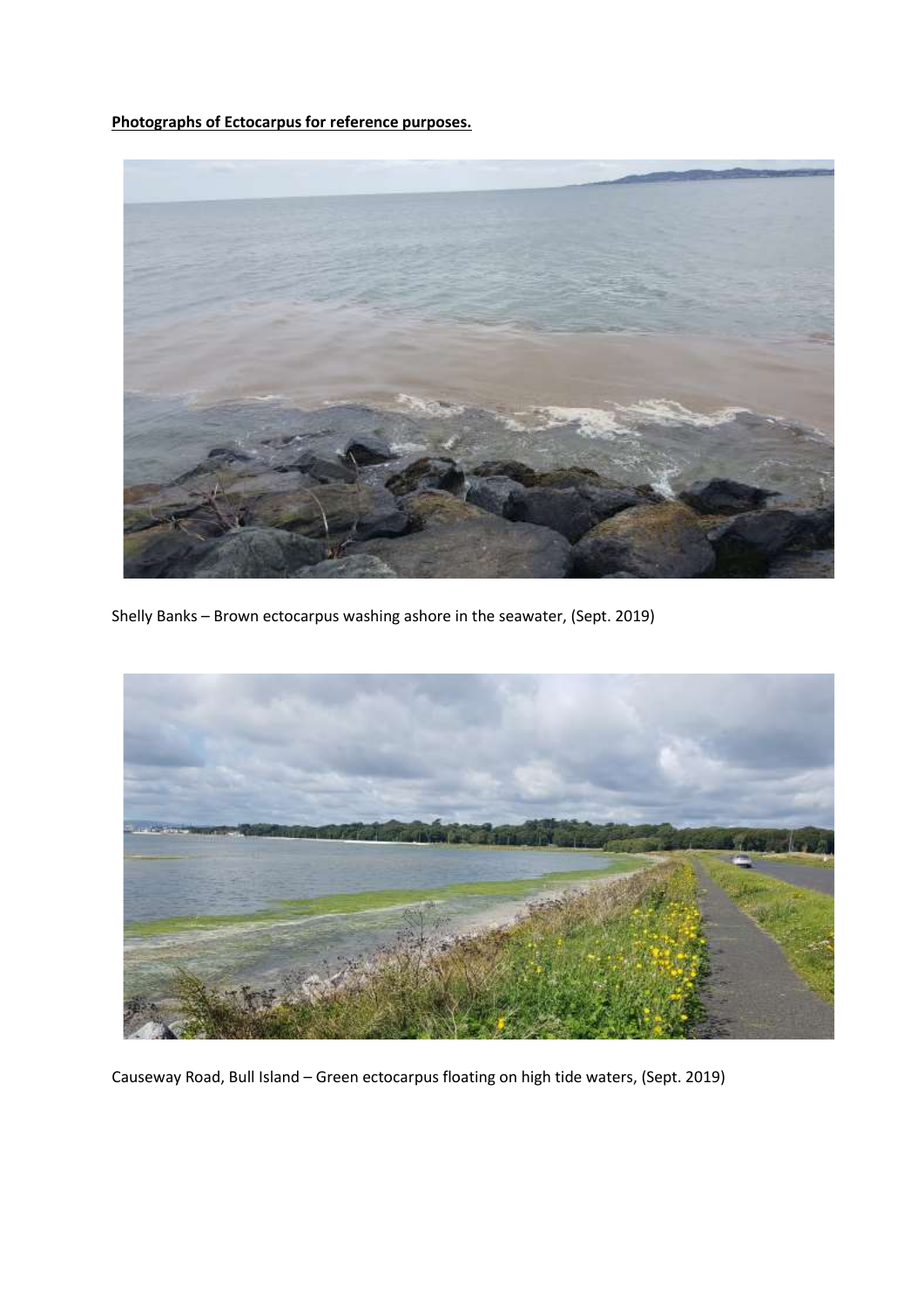

Bull Island – (Light brown) Dried ectocarpus resting on top of the marshes once high tide waters recede, (Sept. 2019).



Merrion Strand – (Dark brown) recently washed up ectocarpus on the beach once tidal waters recede, (Sept. 2018).